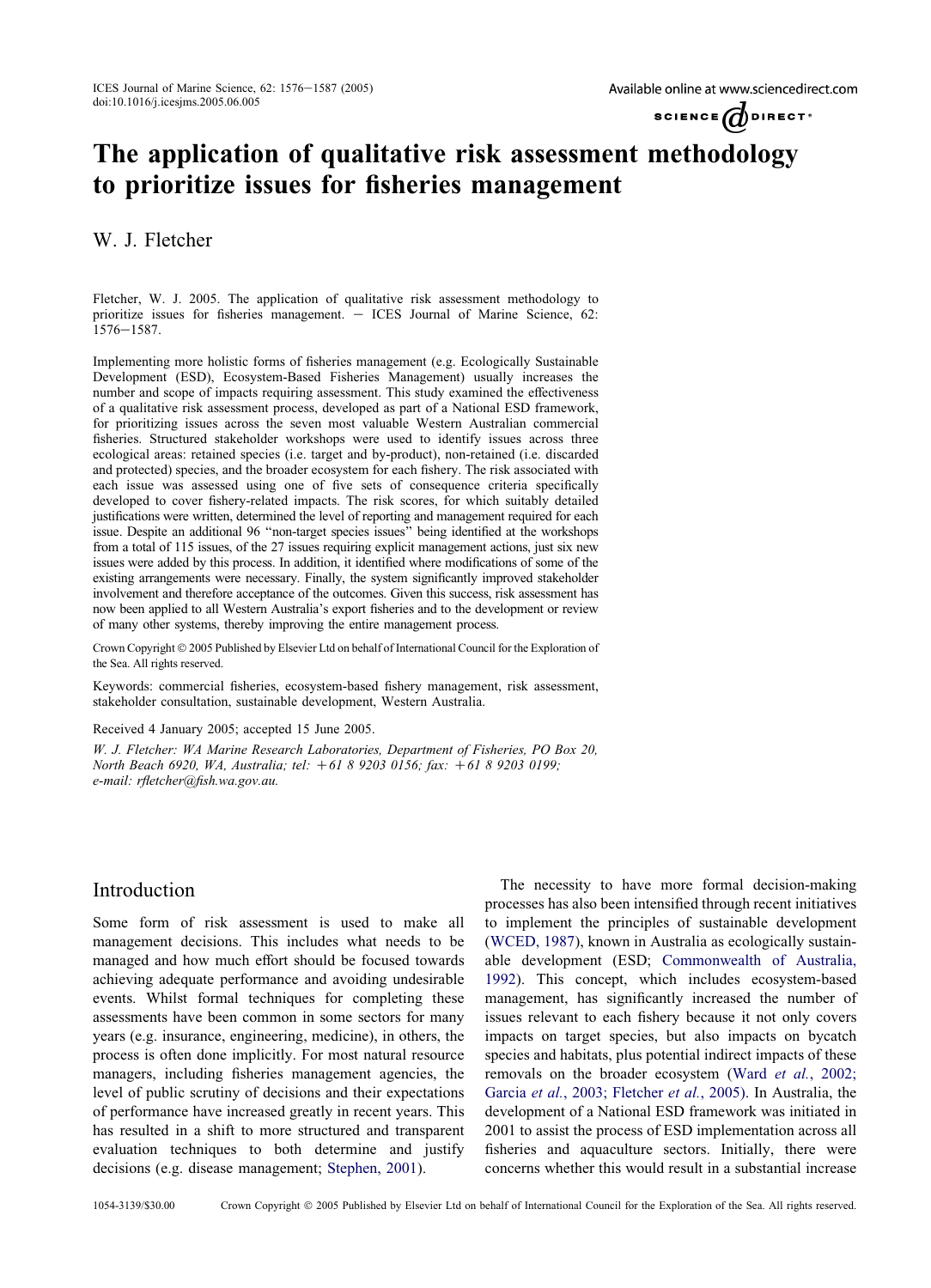in the management and/or research requirements for each fishery (e.g. [Commonwealth of Australia, 2001\)](#page-10-0). This generated a strong incentive to develop a process to ensure that additional management actions and monitoring systems were only implemented where necessary, and only to an appropriate level. Consequently, formal risk assessment techniques were suggested as a sensible approach given the large number of potential issues and the impossibility of gaining a perfect understanding for any of these.

The concept of using risk assessment approaches to assist with fisheries management is not new (e.g. [Lackey, 1994;](#page-11-0) [Francis and Shotten, 1997; Lane and Stephenson, 1998\)](#page-11-0). Quantitative risk assessments are often employed in stock assessment analyses, allowing advisory/management committees to link their recommended actions to the probability that stock abundance will meet some agreed level of performance (e.g. [Francis, 1992\)](#page-11-0). Such quantitative analyses can be highly robust, but they require significant levels of information and can only be applied in a small number of situations; usually in the assessment of a small number of target species. It could be argued, however, that the assessment of risk is possibly of greatest importance in data-poor situations.

Given the large number of potential issues that were being identified as part of the ESD process, many of which had minimal data, an alternative method of assessing priorities was required. In situations where there are only low or variable levels of information, qualitative risk analysis methods are often used, for which standard procedures are already available (e.g. [Standards Australia,](#page-11-0) [2004a](#page-11-0)). The general procedures for ecological risk assessment, as outlined in these standards, were adapted for use within a fishery context to form a module of the National ESD framework ([Fletcher](#page-10-0) et al., 2002).

This module provided a disciplined and consistent approach for the calculation of the relative level of ''risk'' associated with each ecological issue, which was used to prioritize issues and lead to better management decisions. Thus, the calculated risk value of an issue assists in determining whether it requires direct management and monitoring, a decision that is critical for the long-term performance of any fishery.

This study examined how effectively qualitative risk assessment functioned within a fisheries management context by assessing the results of risk analyses completed for a range of Western Australian (WA) fisheries. These assessments covered WA's largest and most valuable fishery, the western rock lobster fishery, along with two trawl fisheries that operate in a World Heritage Area, another that operates within a Marine Park, and a dive fishery that operates offshore from a capital city. The study also examined the impact that the risk outcomes had on the management and research requirements for each of these fisheries. Finally, the lessons learned while undertaking the process, including the benefits/ problems for stakeholder involvement and acceptance of using such a system, are discussed.

# Methods

Risk analysis in the fisheries context

The risk analysis methods developed were based on the Australian and New Zealand Standard Risk Analysis ([Standards Australia, 2000, 2004a, b\)](#page-11-0), which were adapted for use in a fisheries context (see [Fletcher](#page-10-0) et al., 2002, for complete details). This process involves the examination of the sources of risk (issue identification), the potential consequences (impacts) associated with each issue, and the likelihood (probability) of a particular level of consequence actually occurring. This combination produces an estimated level of comparative risk which can then be used to assist in determining the level of management response required.

The key element for any valid risk analysis is having procedures for determining appropriate consequence and likelihood levels. For qualitative analyses, this requires having adequate descriptions for each level of consequence and likelihood; the more precise, the less ambiguity in assigning ratings. To assist with the robustness of this process, the general concepts of assigning consequence and likelihood outlined in the Risk Management Guidelines ([Standards Australia, 2000, 2004b\)](#page-11-0) were adapted into five comparable sets of criteria that specifically deal with the issues from the three environmental categories ([Table 1](#page-2-0)).

The five sets of criteria were designed to assist the process by having levels that were relevant to the issues being assessed. Thus, the assessments of retained species either used Set A 'target species'  $-$  where these were of highly targeted/vulnerable species; or used Set B 'byproduct/other non-retained'  $-$  where these were minor byproduct species. Set B was also used to assess most of the non-retained species with the main exception being for the assessment of non-retained species that are classed as 'Protected Species' (for either cultural or conservation  $reasons$ ) – these were completed using Set C. The general ecosystem issues were assessed using either Set D for 'ecosystem (food chain)' issues or Set E for 'habitat' related issues.

Each of the sets has six ordinal levels of impact ranging from negligible (virtually no impact with a score of 0) to catastrophic (irreversible with a score of 5), with moderate (a score of 2) being defined as the highest acceptable level of consequence. The qualitative likelihood table ([Table 2](#page-3-0)) also has six ordinal levels ranging from remote (never heard of, but not impossible; with a score of 1); to likely (expected to occur; with a score of 6). The decision only to use six levels was a compromise between potentially increasing the precision of the outcomes against the likely increased confusion/complexity for participants associated with the use of a greater number of levels.

#### Risk ratings and management outcomes

The Risk Value for each issue was calculated as the mathematical product of the consequence and likelihood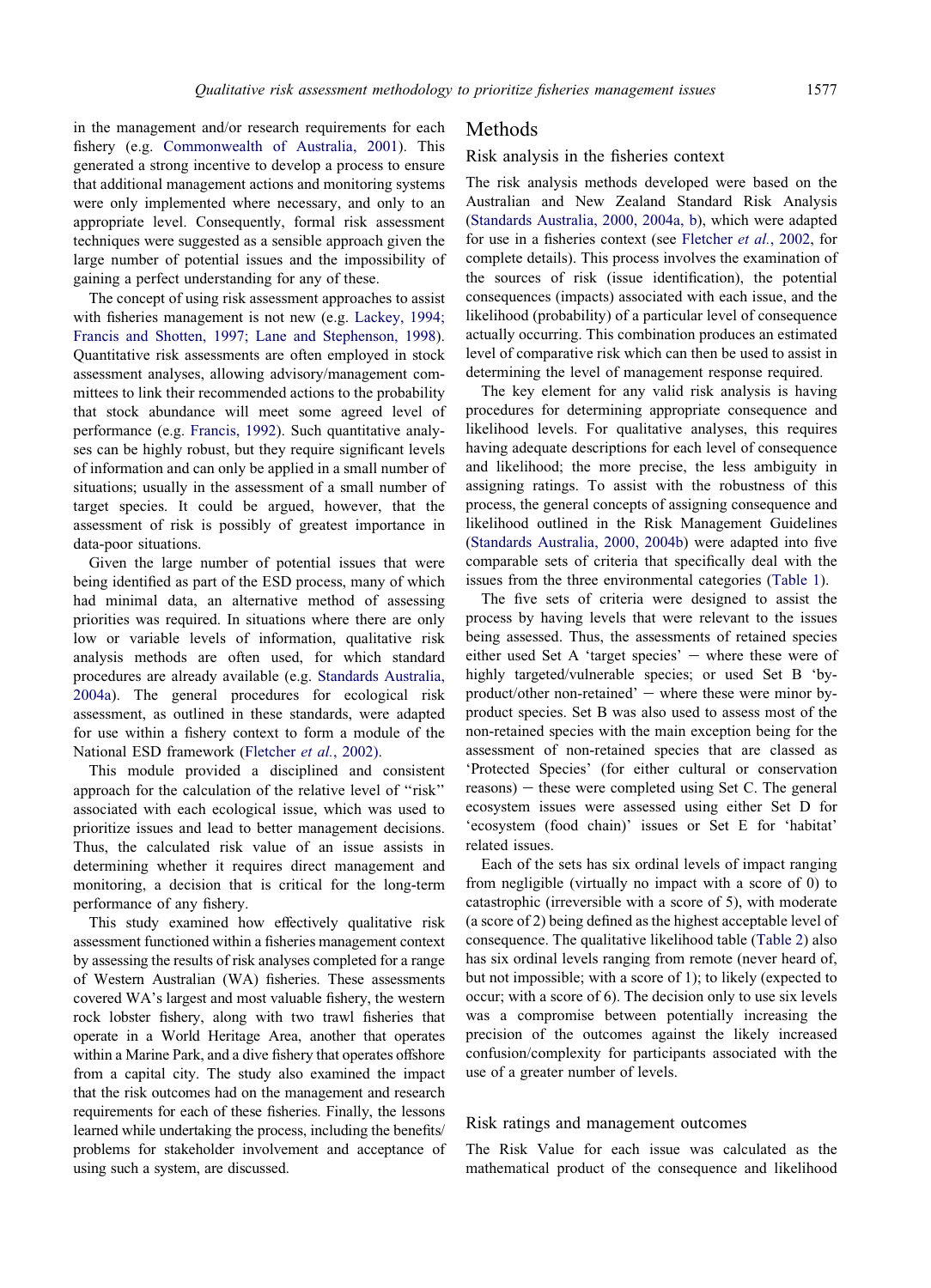| Consequence level                                                                                                                    | A. Target/vulnerable                                                                         | B. By-product/other<br>non-retained                                                                                                                                                                                                                                                          | C. Non-retained $-$<br>protected species                                                                                                            | D. Ecosystem                                                                                                                                                                                                             | E. Habitat*                                                                                 |
|--------------------------------------------------------------------------------------------------------------------------------------|----------------------------------------------------------------------------------------------|----------------------------------------------------------------------------------------------------------------------------------------------------------------------------------------------------------------------------------------------------------------------------------------------|-----------------------------------------------------------------------------------------------------------------------------------------------------|--------------------------------------------------------------------------------------------------------------------------------------------------------------------------------------------------------------------------|---------------------------------------------------------------------------------------------|
| $0$ – Negligible: No<br>recovery time needed                                                                                         | Undetectable for this<br>population                                                          | Area where fishing occurs is<br>negligible compared with where<br>the relevant stock of these<br>species reside $(<1\%)$                                                                                                                                                                     | Almost none are impacted                                                                                                                            | Interactions may be occurring<br>but it is unlikely that there<br>would be any change outside of<br>natural variation                                                                                                    | Affecting $\ll 1\%$ of area<br>of <i>original</i> habitat area                              |
| $1 -$ Minor: Rapid recovery<br>would occur if stopped $-$<br>measured in months                                                      | Possibly detectable but<br>little impact on<br>population size and none<br>on their dynamics | Take in this fishery is small<br>$(<10\%$ of total) compared<br>with total take by all fisheries;<br>species are covered explicitly<br>elsewhere. Take and area of<br>capture by this fishery is small<br>compared with known area of<br>distribution $(<20\%)$                              | Some are impacted but<br>there is no impact on<br>stock, and this is well<br>below society's acceptable<br>levels                                   | Captured species do not play a<br>$keystone role - only minor$<br>changes in relative abundance<br>of other constituents                                                                                                 | Measurable but localized:<br>affects $\langle -1-5\% \rangle$ of total<br>habitat area      |
| $2 -$ Moderate: Recovery<br>probably measured in<br>$months - years$ if activity<br>stopped                                          | Full exploitation rate<br>where long-term<br>recruitment/dynamics not<br>adversely impacted  | Relative area of, or<br>susceptibility to capture, is<br>suspected to be less than 50%<br>and species do not have<br>vulnerable life history traits                                                                                                                                          | Level of interaction/<br>impact at the maximum<br>acceptable level                                                                                  | Measurable changes to the<br>ecosystem components without<br>there being a major change in<br>function (i.e. no loss of<br>components)                                                                                   | Impacts more widespread<br>but still acceptable;<br>$5-50\%$ of habitat area is<br>affected |
| $3 -$ Severe: Recovery<br>measured in years if<br>stopped                                                                            | Affecting recruitment<br>levels of stocks/or their<br>capacity to increase                   | No information is available on<br>the relative area or susceptibility<br>to capture or on the vulnerability<br>of life history traits of this type of<br>species or the relative levels of<br>susceptibility $> 50\%$ , and species<br>should be examined explicitly<br>using Set A criteria | Level of impact at above<br>maximum acceptable<br>level. Refer to Set A<br>criteria for any higher<br>levels associated with<br>threatened species. | Ecosystem function altered<br>measurably and some function<br>or components are missing/<br>declining/increasing well<br>outside historical acceptable<br>range and/or allowed/<br>facilitated new species to<br>appear. | Impact larger than<br>sensible; $20-60\%$ of<br>habitat is affected/<br>removed             |
| $4 -$ Major: Recovery<br>period measured in years to<br>decades if stopped                                                           | Likely to cause local<br>extinctions if continues                                            | N/a                                                                                                                                                                                                                                                                                          | N/a                                                                                                                                                 | A major change to ecosystem<br>structure and function.<br>Different dynamics now occur<br>with different species or groups<br>now the major targets of the<br>fishery                                                    | Removal may result in<br>major changes to<br>ecosystem; 60-90%<br>affected                  |
| 5 - Catastrophic: Long-<br>term recovery period to<br>acceptable levels will be<br>greater than decades or<br>never, even if stopped | Local extinctions are<br>imminent/immediate                                                  | N/a                                                                                                                                                                                                                                                                                          | N/a                                                                                                                                                 | Total collapse of ecosystem<br>processes                                                                                                                                                                                 | Entire habitat in region is in<br>danger of being affected;<br>>90% affected/removed        |

<span id="page-2-0"></span>Table 1. Summary descriptions of the five sets of consequence levels covering the three environmental categories. Full descriptions are presented in [Fletcher](#page-10-0) et al. (2002, 2004).

\*Note that the full descriptions also distinguish between three types of habitat: normal, fragile, and critical.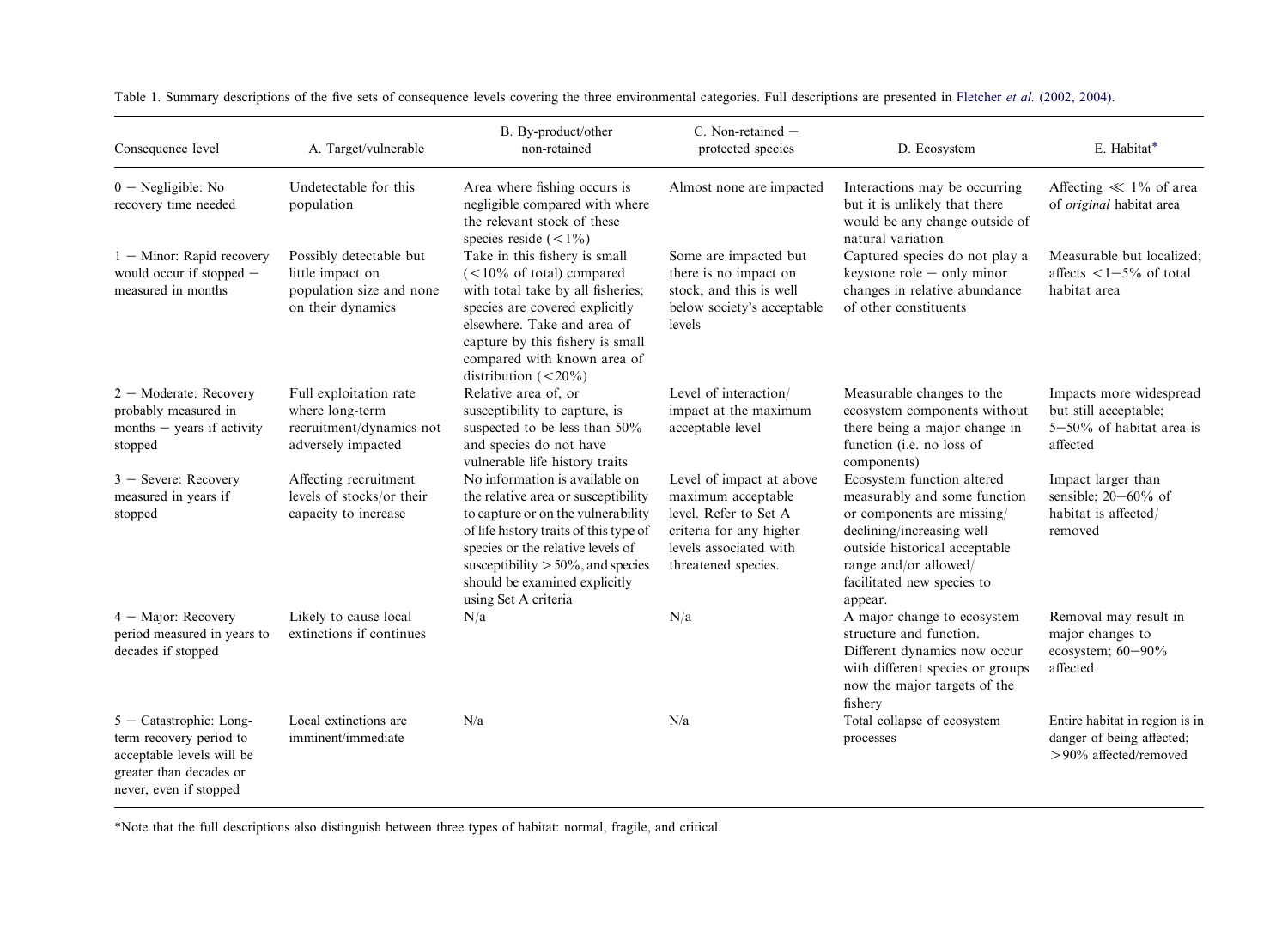<span id="page-3-0"></span>Table 2. Likelihood definitions (derived from [Standards Australia,](#page-11-0) [2000, 2004b\)](#page-11-0).

| Level          | Descriptor                                         |  |  |
|----------------|----------------------------------------------------|--|--|
| Likely $(6)$   | It is expected to occur                            |  |  |
| Occasional (5) | May occur sometimes                                |  |  |
| Possible $(4)$ | Some evidence to suggest this is possible here     |  |  |
| Unlikely $(3)$ | Uncommon, but has been known to<br>occur elsewhere |  |  |
| Rare $(2)$     | May occur in exceptional circumstances             |  |  |
| Remote $(1)$   | Never heard of, but not impossible                 |  |  |

levels, producing possible risk values between 0 and 30. Based upon the evidence provided at the workshop, issues were assigned to an appropriate combination of consequence and likelihood levels. If more than one combination was considered appropriate, the combination with the highest risk score was chosen.

To correctly assign these levels, it was important to recognize that the likelihood of a consequence occurring is a conditional probability. In this context, we assessed the likelihood that, given a particular fishing management strategy (e.g. the current allowable trawling activities of a fishery), a particular level of consequence (e.g. removal of x% of habitat) may ultimately be the result (either from a cumulation of small events over time, or from a single large event). It is a common error when beginning this process to mistakenly assess the likelihood that the particular fishing activity (i.e. trawling on the bottom) will occur; this tendency must be avoided. Similarly, the assessment must determine the likelihood that a particular consequence may happen sometime in the future (usually within the lifetime of the current management plan/ assessment period), not just assess its current status.

To standardize the management outcomes that result from these risk analyses, the risk values were separated into five Risk Categories ranging from negligible to extreme (Table 3). The categories identify the level of reporting needed and, more importantly, whether direct management of the issue (e.g. imposing increased levels of restrictions, collecting more data) would be required to reduce or maintain the current level of risk.

#### Conducting the risk assessment

#### Workshop

The identification of issues and the initial assessment of their risk level were completed during  $2001-2002$  through a series of workshop style forums (see [Fletcher](#page-10-0) et al., 2004, for details on workshop processes and aids) usually with one workshop per fishery. The participants at these workshops included invited scientific and technical experts, representatives of relevant government agencies (fishery managers, researchers, environmental agencies), and the

Table 3. Risk categories and outcomes (modified from [Fletcher](#page-10-0) et al.[, 2002\)](#page-10-0)

| Risk<br>category | Value     | Reporting                   | Likely management<br>response                                                  |
|------------------|-----------|-----------------------------|--------------------------------------------------------------------------------|
| Negligible       | 0         | Short justification<br>only | No direct<br>management needed                                                 |
| Low              | $1 - 6$   | Full justification          | No specific                                                                    |
|                  |           | needed                      | management actions<br>needed, indirect<br>management likely                    |
| Moderate         | $7 - 12$  | Full performance<br>report  | Specific management<br>needed, some<br>additions to current<br>levels possible |
| High             | $13 - 20$ | Full performance<br>report  | Increases to current<br>management activities<br>probably needed               |
| Extreme          | $20 - 30$ | Full performance<br>report  | Significant additional<br>management activities<br>needed                      |

main stakeholder/community groups, the commercial industry plus recreational, conservation/Non-Government Organizations (NGOs), and indigenous groups. There were usually  $20-25$  participants per workshop.

#### Issue identification

Issues to be assessed for each fishery were identified using the assistance of the component tree approach (see [Figure 1](#page-4-0) for an example). Three generic component trees, which outline the common issues within each of the three ecological components: (i) retained species (all species landed by the fishery), (ii) non-retained species (species caught but never landed  $-$  i.e. they are all discarded), and (iii) the General Ecosystem (indirect impacts of the fishery), were used as starting points. Issue identification involved group tailoring each of these trees to suit the individual circumstances of the fishery being examined by adding/expanding some components and collapsing or removing others, depending upon the fishing methods, areas of operations, and the species involved.

This approach improves the process of issue identification by moving through each of the ecological components in a comprehensive and structured manner, maximizing consistency and minimizing the chances of missing issues. During this stage there is no discussion of the importance of an issue, any issue raised by a participant is added to the relevant tree for subsequent assessment during the Risk Analysis phase.

#### Scope of the risk analysis

For the purposes of this prioritization process, a relatively high level approach was taken by asking 'what was the risk generated/added for each issue from having the fishery?'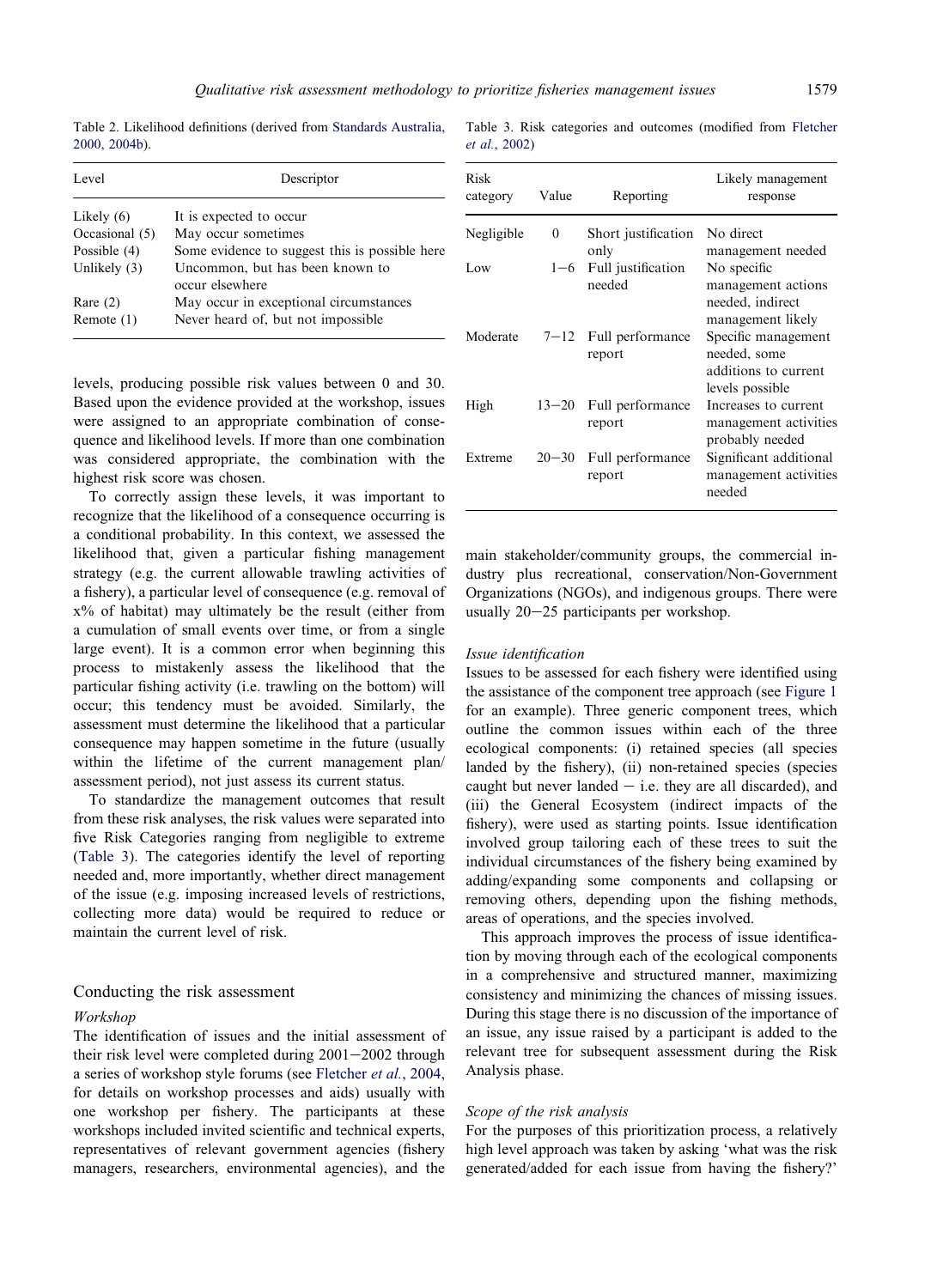<span id="page-4-0"></span>

Figure 1. An example of (a) a generic component tree (modified from [Fletcher](#page-10-0) et al., 2002) and (b) a completed component tree for the retained species of the Exmouth Gulf Prawn trawl fishery. The solid boxes indicate those issues that the risk assessment determined required direct management and/or monitoring. The dashed boxes indicate issues that were assessed as being of negligible risk from this fishery and therefore not requiring direct management by this fishery.

Moreover, because "risk is the chance of something happening that will have an impact on objectives'' [\(Stand](#page-11-0)[ards Australia, 2000, 2004a\)](#page-11-0), we needed to be clear about "whose" objectives were being assessed. For these analyses, the assessments were made against meeting the legislative objectives of the fisheries management agency in Western Australia ([FRMA, 1994](#page-11-0)). Different outputs may have been achieved if another set of objectives had been used. Similarly, the consequence and likelihood levels were determined in the context of what existing control measures were already in place. Again, the outcomes of a risk analysis should be different depending upon whether the current management arrangements are, or are not, included in the assessment.

#### Fisheries examined

The seven fisheries examined using these risk analysis techniques covered a variety of fisheries types, including three trawl fisheries, two dive-based fisheries, a line-based fishery, and a pot-based fishery (see [Table 4](#page-5-0) for summary). This set of fisheries covers most of the potential categories of ecological issues associated with fishing, along with a range of information levels and management methods, and therefore provided an effective test of the methodology. It should be noted that the risk analysis procedure for the first fishery assessed (Rock Lobster) was facilitated by a consultant group (IRC), who used a single set of consequence criteria, but these values have subsequently been converted to be consistent with the current system.

#### Risk assessment reports

Each of the completed risk assessment reports was not just the levels and risk values generated during the workshops, but included an appropriate level of documentation to justify each of the risk levels selected. Usually, summaries of this information were provided at the workshops to determine the risk values, with the written reports providing full details backed up with references to relevant scientific publications. This was done to allow stakeholders and external auditors not present at the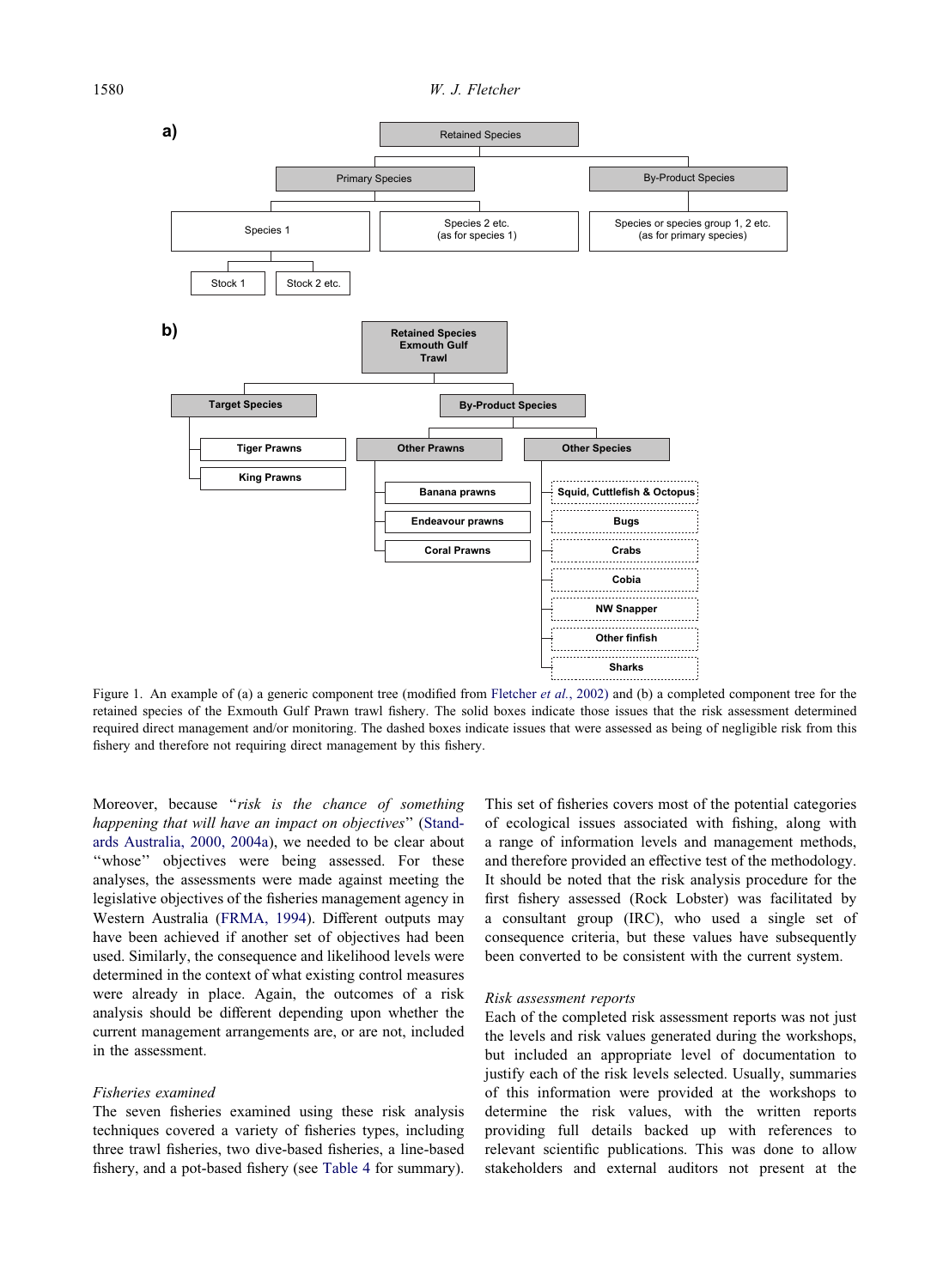<span id="page-5-0"></span>Table 4. Summary descriptions of each of the seven fisheries examined (full descriptions in Penn et al., [2003\)](#page-11-0) and a summary of the extra management actions that arose from the risk assessment process.

| Fishery                     | Fishing method | Target catch*                                                             | Main management method <sup>+</sup>                                                                        | Summary of significant additional management<br>actions required                                                                                                                                         |
|-----------------------------|----------------|---------------------------------------------------------------------------|------------------------------------------------------------------------------------------------------------|----------------------------------------------------------------------------------------------------------------------------------------------------------------------------------------------------------|
| Western rock<br>lobster     | Pot            | $9-14000$ t of western<br>rock lobster                                    | $ITEs$ – limited pot numbers and<br>closed seasons                                                         | Develop mitigation mechanisms for the capture<br>of sea lions<br>Examine mechanisms for monitoring ecosystem<br>impacts of the fishery in deeper water<br>Research changes in fishing efficiency         |
| Shark Bay prawn<br>trawl    | Otter trawl    | $1500 - 2500$ t of tiger,<br>king and other prawns                        | $ITEs$ – limited entry, gear restrictions,<br>complex spatial and temporal closures                        | Biodiversity surveys inside and outside trawled areas.<br>Monitor area of trawl activities each year<br>Increased protection of tiger prawn spawning stock<br>Monitor all protected species interactions |
| Exmouth Gulf<br>prawn trawl | Otter trawl    | $700 - 1300$ t of tiger,<br>king, and other prawns                        | $ITEs$ – limited entry, gear restrictions,<br>spatial and temporal closures with real-<br>time management. | Ongoing monitoring to identify long-term trends in<br>bycatch between fished and unfished areas<br>Monitor area of trawl activities each year<br>Monitor all protected species interactions              |
| Shark Bay<br>scallop trawl  | Otter trawl    | $100-1000$ t of saucer<br>scallops                                        | $ITEs$ – limited entry, gear restrictions,<br>spatial and temporal closures                                | Develop decision rule for closing the fishery or<br>preventing commencement when annual recruitment<br>is too low<br>Monitor all protected species interactions                                          |
| Abalone                     | Hand collected | 300 t of brownlip, greenlip,<br>and roe's abalone in up to<br>three zones | $ITQs$ – on all abalone species<br>(based on tonnage)                                                      | Develop enhanced fishery independent monitoring<br>programmes<br>Develop decision rules or strategies to prevent serial<br>depletion                                                                     |
| Pearl oyster                | Hand collected | 570 000 silver lipped<br>pearl oysters                                    | $ITQs$ – on pearl shell (based on numbers)                                                                 | Nil                                                                                                                                                                                                      |
| Shark Bay<br>snapper        | Line           | 750 t of snapper and other<br>demersal fish                               | $ITQs - on snapper$ (based on commercial<br>$tonnage - TAC)$                                               | Include all sources of mortality in assessments and<br>determination of TAC<br>Develop a precautionary spawning biomass as<br>performance measure.                                                       |

\*The catch levels and quotas are for the 2002 <sup>e</sup>2003 season. yITE indicates individual transferable effort units, ITQ indicates individual transferable quota units.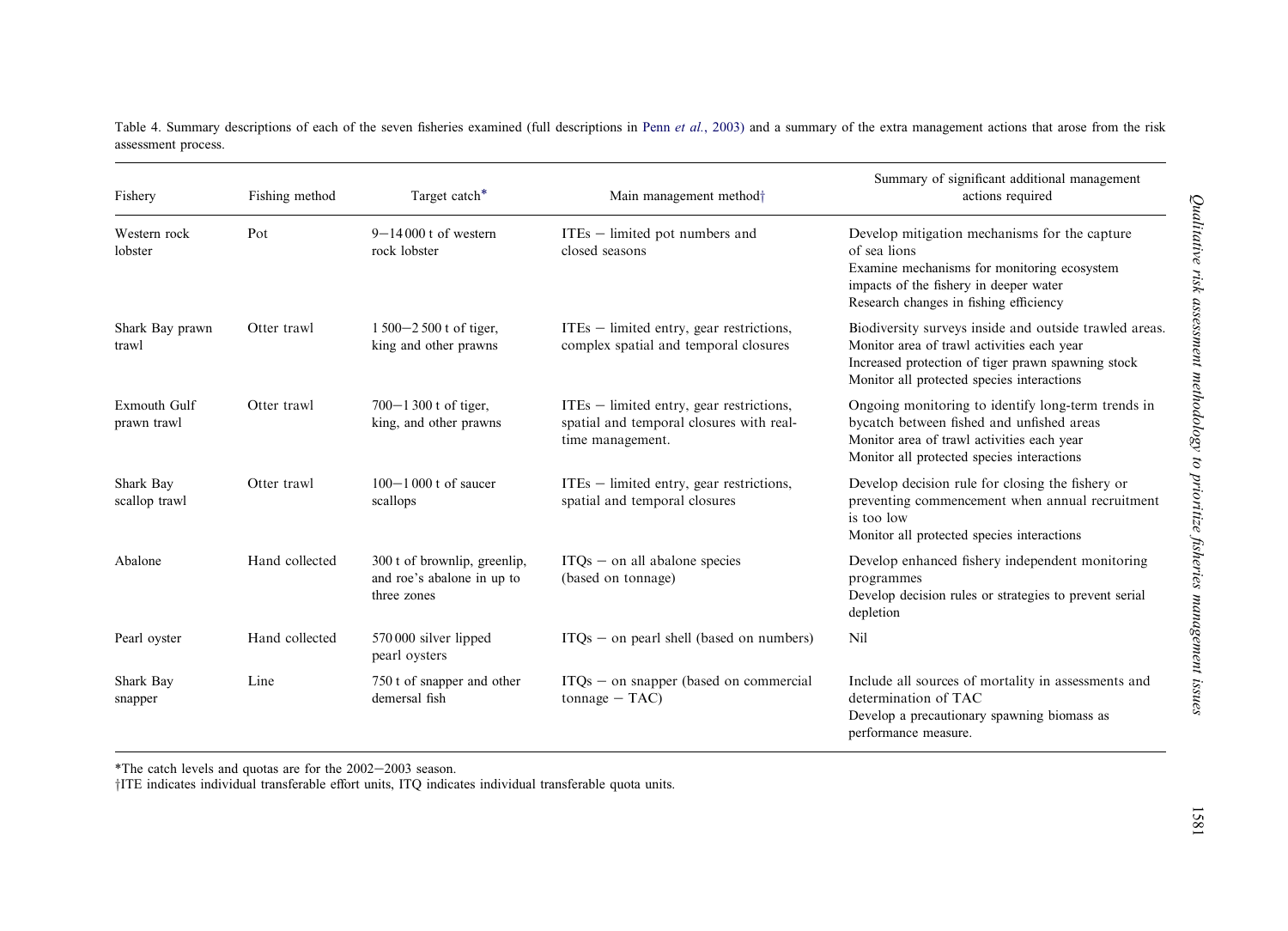

Figure 2. The consequence and likelihood pairs for each of the 115 issues assessed across the seven fisheries. The size of the circle is proportional to the number of issues with that combination of scores.

workshop to understand why issues were accorded the values and because it allows for more effective review of risk values at some later date.

These risk assessment reports formed the basis of applications for each fishery against the Australian Government's sustainable fisheries criteria [\(Common](#page-10-0)[wealth of Australia, 2001](#page-10-0)), which are required for a fishery to maintain its export accreditation. Consequently, each of the risk values and its justifications have been externally reviewed and accepted as part of this process. These applications (plus an additional 20 WA fishery applications submitted) are available from [http://www.deh.gov.au/](http://www.deh.gov.au/coasts/fisheries/assessment/wa/index.html) [coasts/fisheries/assessment/wa/index.html.](http://www.deh.gov.au/coasts/fisheries/assessment/wa/index.html)

# Results

# General

Across the seven fisheries, 115 issues were identified and assessed. There was a substantial difference in the number of issues identified among the different fisheries, with only five issues identified for the dive-based, single species Pearl Oyster fishery compared with over 30 for the multispecies, Exmouth Gulf Prawn trawl-based fishery. The issues were distributed relatively evenly across all three categories of ecological impacts with 38 retained species (target and byproduct) issues, 32 non-retained (discard and protected) species, and 45 ecosystem/habitat issues.

The various consequence and likelihood values identified for each of the issues covered a wide range of the possible combinations (Figure 2) and risk values (Figure 3). The outcomes, and any lessons identified in conducting the assessments within each of the three environmental categories, are outlined below.

#### Retained species (target and by-product species)

To generate an appropriate consequence and likelihood score for each of the target species, the analysis of the risk values needed to consider and integrate a number of elements. Firstly, the assessments were completed at the level of the locally reproducing population, or what is often defined as the unit stock for management purposes, and included all removals by any fishery (not just the capture by the fishery being assessed). This required having information on how many fisheries captured this species and what amounts each landed and discarded. The analysis also took into account how the biology and distribution of the species affected its susceptibility to overfishing and also whether the current management arrangements, including compliance with rules and any effort/catch limitation methods, were working effectively or not.

The range of potential consequence values assigned to the different targeted stocks reflected the objectives of most commercial fisheries, which is to fully harvest target stocks but not overfish them ([Figure 4a](#page-7-0)). Therefore, across the seven fisheries, 19 target stocks were examined and nearly all had potential consequences of at least a moderate level,



Figure 3. The number of issues assessed as being within each risk category for all three ecological categories combined.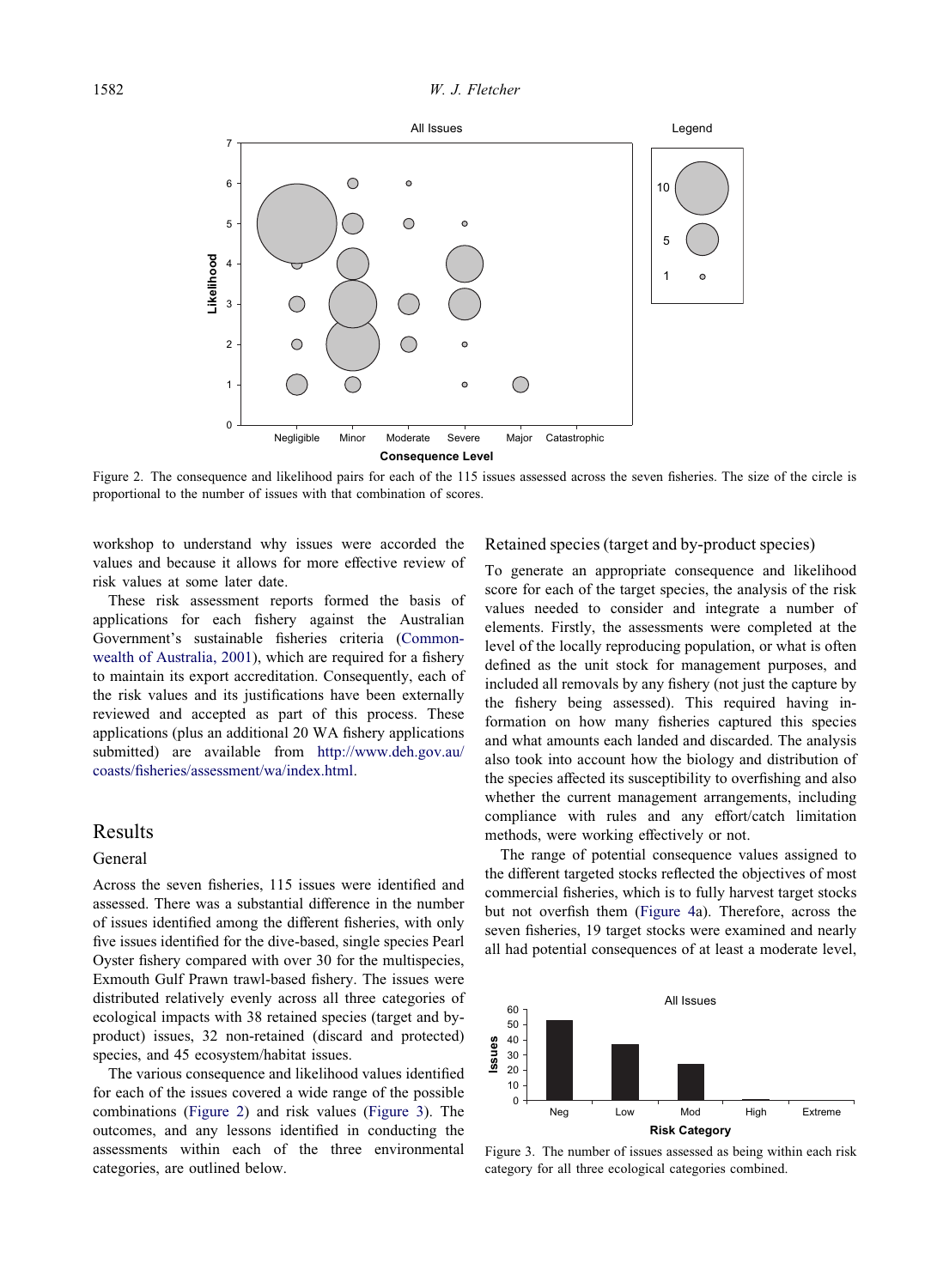<span id="page-7-0"></span>

Figure 4. The number of retained species issues (both target and by-product species/stocks) that were assessed  $(n = 38)$  as being within (a) each of the potential consequence levels, and (b) each risk category.

with some, especially the abalone stocks, having potential consequence values in the 'severe' category, because they are especially prone to overfishing [\(Fletcher](#page-11-0) et al., 2003).

The potential consequence level assigned to most byproduct species was usually negligible or low, reflecting that most were not classed as particularly vulnerable to the fishery and, therefore, only relatively small amounts were caught from small areas compared with their total distribution (if this was not the case they should have been assessed as 'target species', see Table  $1 - Set B$  for details). The exception was where the by-product species in the fishery being examined was the target for another fishery. This usually resulted in the analysis of these species being referred to the targeted fishery where this by-product catch would be included as part of a full assessment.

For some of the retained species it was determined that while the impact of the fishery may have potentially severe consequences, the likelihood of this outcome actually occurring was sufficiently low (given the assessment of current management effectiveness) that in only one case did the risk value exceed the moderate level (Figure 4b). In this instance, the management regime needed to increase the level of protection for the tiger prawn stock through the implementation of 'real time' catch rate triggers which determine when to close areas to the fishery. For the other targeted stocks, the main impact on their management from this assessment process was the requirement to generate more robust annual performance indicator levels for five of these 19 stocks ([Table 4](#page-5-0)) to lessen the chance that the stocks will become overfished in the future.

For the by-product species, the risk ratings were mostly either negligible or low and therefore did not require specific additional management controls to be developed. The process did, nonetheless, identify that an annual assessment of catch levels of each of the by-product species was needed to monitor any changes in targeting practices and, therefore, the risk.

# Non-retained species (discards and protected species)

The questions covered (and the types of data used) for the assessment of the issues within this category were generally similar to those for retained species. For some issues, the analysis was complicated by the need to assess 'icon' protected species, such as cetaceans and pinnipeds, which not only have different dynamics from finfish, but for which different levels of impact are accepted by the public. There was also a need to assess the relative impact on these species from the fishery being examined compared with the distribution of the species and other impacts on the stocks (including other fisheries), often with limited levels of information available<sup>1</sup>.

In the majority of cases, the potential consequence level on non-retained species was negligible or low. In two cases, one related to impacts on sea lion populations which have very localized distributions and the other for a species already endangered by other factors (leatherback turtles), the potential consequence level was moderate or severe ([Figure 5a](#page-8-0)). Given the management actions already in place or proposed, the risk values for these two issues were determined as moderate. The majority of other non-retained species issues were rated as having only a negligible or low risk mostly because it was assessed that the fishery only impacted on a small proportion of the stock(s) and/or only affected a small proportion of their range ([Figure 5b](#page-8-0)).

The two major initiatives resulting from the risk analyses included the development of a research programme to ameliorate the impacts on sea lion pups by the rock lobster fishery and a survey to confirm or refute that the nonretained species caught by the three trawl fisheries are widely distributed in regions beyond the areas fished and therefore provide more information for the next risk analysis [\(Table 4](#page-5-0)). There were few additional management outcomes related to non-retained species issues, apart from

In some other assessments (e.g. [Zeller, 2005\)](#page-11-0) it has been identified that a separate assessment of the cumulative risk to some bycatch species from all fisheries/activities in the region (not just the fishery being examined) may need to be done where a full understanding of all impacts was not possible at the workshop.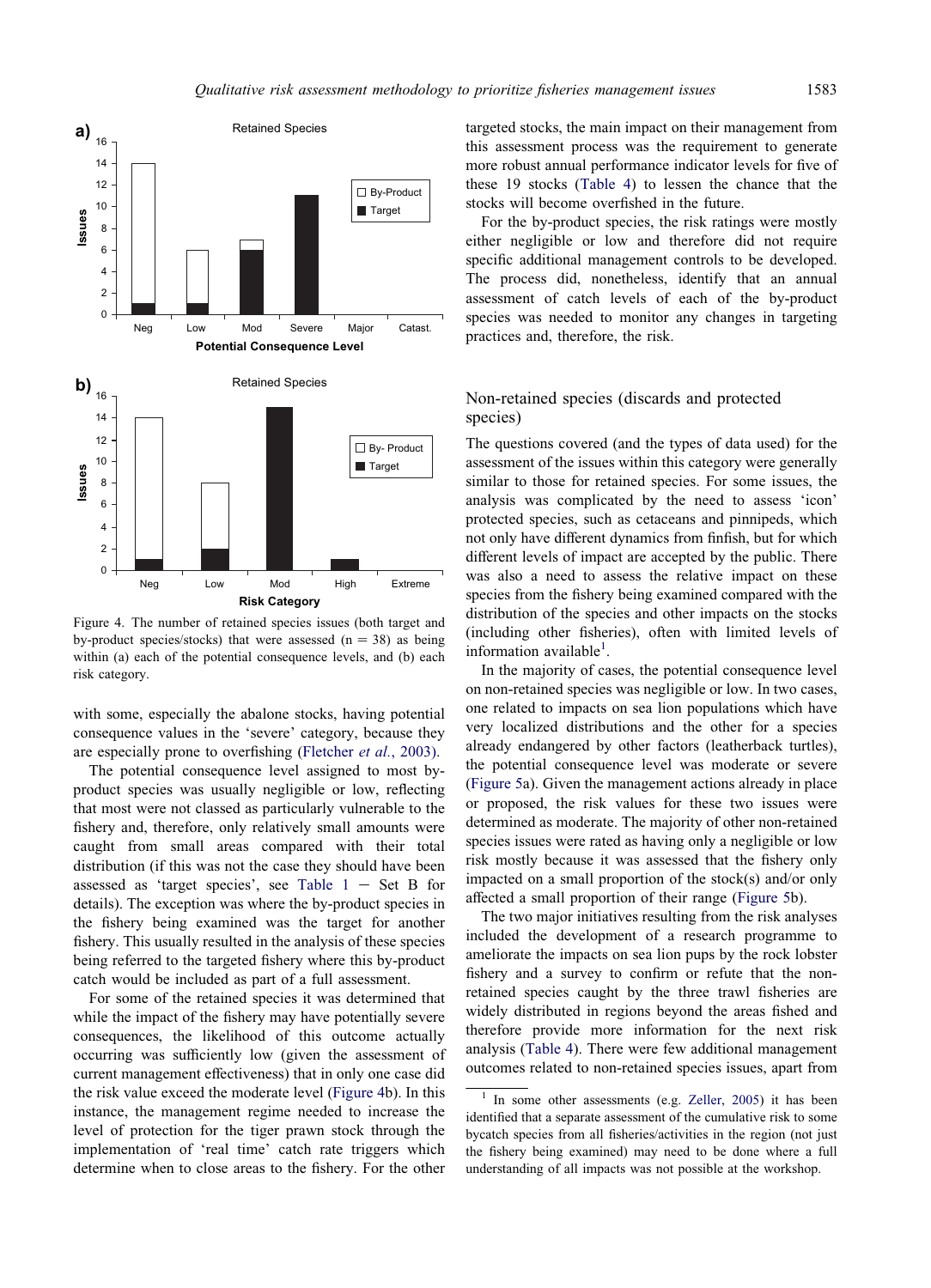<span id="page-8-0"></span>

Figure 5. The number of non-retained species (discards and protected species) issues that were assessed  $(n = 32)$  as being within (a) each of the potential consequence levels, and (b) each risk category.



## General ecosystem (habitat and ecosystem issues)

Assessing the habitat impacts that may result from each fishery was done at a regional level, with impacts judged against the best estimate of the original extent of each of the habitats, not their current distribution. Similarly, the assessment of potential overall consequences on the ecosystem from the removal of biomass by the fishery was done at the level of the entire ecosystem. This was often assisted by separately assessing the potential impacts on any prey and predator species and by determining whether any potential "keystone species" (sensu [Paine, 1966](#page-11-0); which is not equivalent to just being a higher order predator) are being affected.

There was a large spread of consequence levels for ecosystem-based issues across the seven fisheries (Figure 6a). A small number of potentially moderate and severe levels were identified, mostly related to impacts on the benthos and the impacts on scavenger species feeding on discards, plus there was also potential translocation/disease importation issues associated with the use of imported bait.

In all but four cases, the consequence and likelihood combinations resulted in the ecosystem issues being categorized as low or negligible risks, requiring little or no additional monitoring or management (Figure 6b). The major new initiatives that resulted from the risk analysis of



Figure 6. The number of ecosystem and habitat issues that were assessed  $(n = 45)$  as being within (a) each of the potential consequence levels, and (b) each risk category.

the seven fisheries included the need to initiate research on the deep-water trophic interactions that may result from rock lobster fishing, and to monitor the area trawled by the two prawn fisheries on an annual basis to ensure that the habitat structure and biodiversity of the regions are likely to remain within acceptable levels ([Table 4\)](#page-5-0).

# Discussion

The qualitative risk assessment techniques used in this study were successful in identifying and prioritizing issues across a wide range of Western Australian commercial fisheries, and more importantly, across the full range of ESD/Ecosystem related issues. The potential impacts assessed included impacts on protected species caught by pots, impacts on benthic habitats from trawling, and trophic impacts from removals of target and bycatch species. Previous implementations of risk assessment in fisheries have been more restricted in scope, mostly covering just the key target species (e.g. [Lane and Stephenson, 1998\)](#page-11-0) or analyses of the inherent vulnerability of individual bycatch species [\(Stobutzki](#page-11-0) et al., 2001). Having a system that can cover all issues, in a consistent and transparent fashion at a fishery level, will become increasingly important as the level of public scrutiny continues to increase ([Stephen,](#page-11-0) [2001\)](#page-11-0).

#### Impact on management

Despite initial concerns that the assessment of fisheries against ESD principles would generate the need for a significant increase in resources, of the total of 115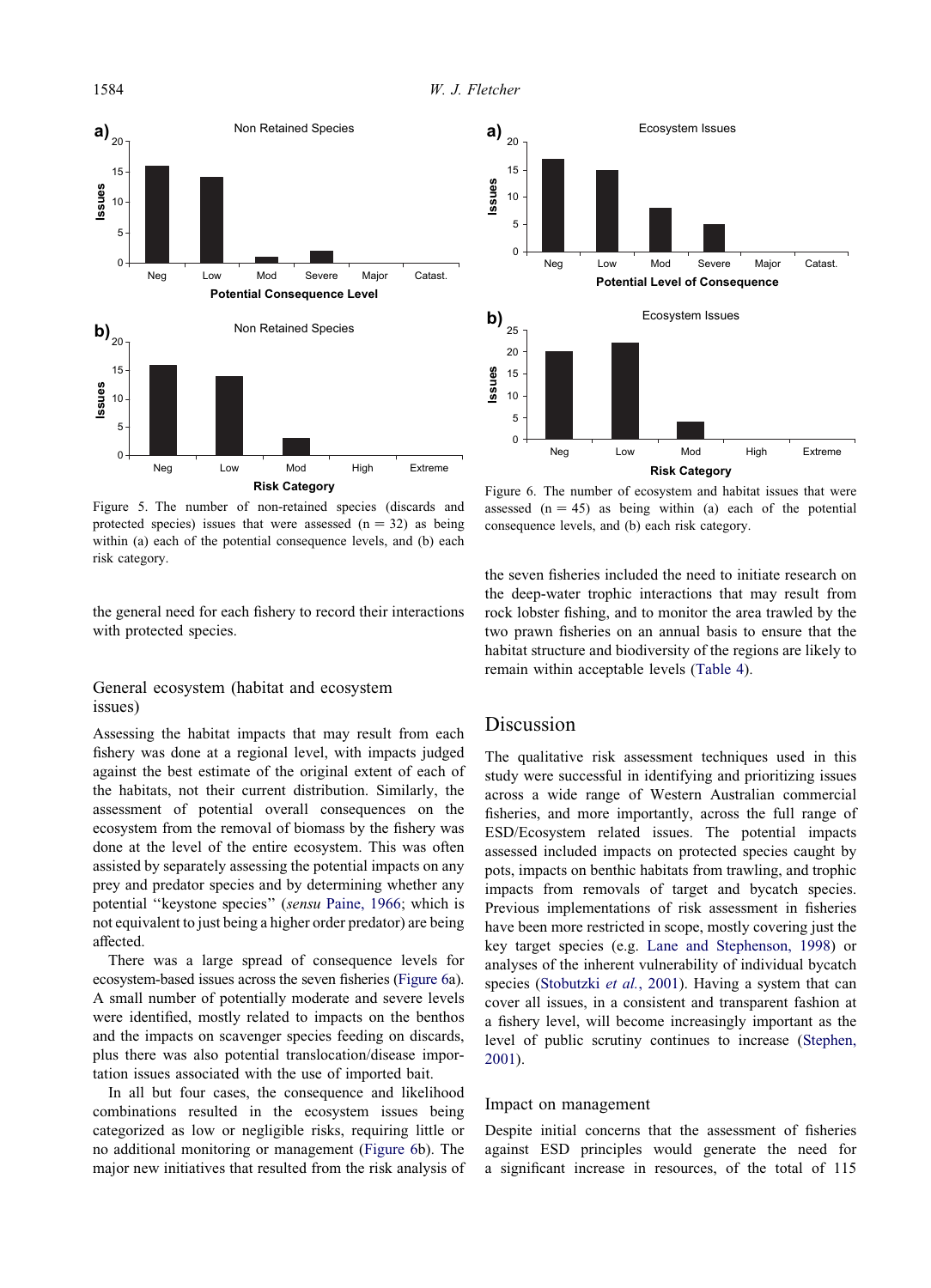issues identified and assessed across the three components and seven fisheries, only 27 had moderate and higher level risk values that required direct management. Moreover, while the increased breadth of topics resulted in 96 "non-target species" issues (of the 115) being examined, only six of these required additional direct management or a major research commitment, with minor adjustments being made in others (see [Table 4](#page-5-0) for summary). Consequently, the application of this risk analysis module has allowed the implementation of ESD for all commercial fisheries in Western Australia to proceed without causing an unrealistic, and importantly, unnecessary increase to the costs of management.

It is recognized, however, that the modest increase in issues needing management generated in this study may not be reflected in all circumstances. Clearly, the level of increase will be dependent upon the fishery being examined and the management arrangements already in place. In some jurisdictions and locations where current restrictions (or compliance) on the fishing methods allowed and controls on the total effort/catch are not as robust, such assessments may highlight many areas requiring improvements. Even in these cases, the scoring system can discriminate among these to identify the higher risks and help prioritize which issues need to be addressed first.

#### Stakeholder acceptance

In addition to prioritizing issues, one of the main benefits of using this system has been the significant engagement of the various stakeholder groups through the process. This occurred at a number of stages: including issue identification, the initial rating of risks, and also in the review of the risk reports that are generated.

At the issue-identification stage, all participants were encouraged to raise any potential issues for assessment, including those where only rumours of an impact were available. It was considered beneficial to formally address all issues raised because if someone at the workshop believed it was a problem, others may also hold this view. While such issues were often found to have low risk values, and in some cases the assumed impact did not even occur, the reports show that it was raised and dealt with fairly.

The determination of the risk values included input from all stakeholders, rather than being a purely expertise-based process. For most issues, a consensus was used for determining the appropriate risk values based on the available evidence, which was mostly provided by the relevant experts. At times, however, there were differences of opinion and consensus could not be achieved, in which case, each proposed risk combination and the rationale for this position were recorded. The ultimate risk combination used was determined after each proponent had the chance to provide more detailed written submissions; with the final view being the one most supported by the submitted information. In most cases where parties suggested more extreme views (either significantly higher or lower than the majority) they were generally unable to provide sufficient direct evidence or inferential information to support their position. Nonetheless, the risk assessment report still recorded that alternative views were provided, which should assist reviews at some point in the future.

Differences of opinion sometimes arose where there was insufficient supporting evidence available at the workshop. In these cases, the environmental groups often wanted either a higher risk recorded until they saw the extra material, or a conditional agreement was reached whereby if sufficient material were produced in the written report to support the statements, they would agree with the proposed risk values.

The high level of involvement has, in most cases, assisted in the acceptance by stakeholders of the outputs from this process. It has also provided a forum for the various groups to ''clear the air'' by explicitly giving the opportunity to assess anything that may have been thought to be an issue. For some fisheries, there was ultimately full agreement about the risks, and even in cases where this was not achieved, the number of contentious issues was usually only one or two, considerably smaller than before the process was initiated.

#### Ecological or social values?

The risk assessment process was in some cases made more complicated where, in addition to the potential ecological consequence, the impact also evokes a strong public reaction based on societal values. Similar difficulties were identified for the interpretation of risk assessment within the fish health area ([Stephen, 2001\)](#page-11-0) and reflect that all assessments of the level of acceptability are affected to a greater or lesser extent by societal values.

In Australia, there is a category of species classed as ''protected'' for which capture is prohibited, but they may be neither threatened nor endangered. This includes all cetaceans and pinnipeds, many seabirds, and even syngnathids, and these species commonly interact with fisheries (e.g. five of the seven fisheries examined here identified issues relating to one or more of these groups). Assessing the risk of a fishery's impact on these species is more difficult because the level of ''acceptable'' capture is often affected more by public opinion rather than a strict ecological assessment, and this is inherently more difficult to define. Given the penalties involved for the unlawful capture of these species, this category of issues has the potential to shut fisheries down without an actual 'ecological' threat being documented. Such situations are likely to increase in scope over coming years in line with changes in the public's opinions, in which science is now frequently being seen as only one of the inputs to the decision-making process.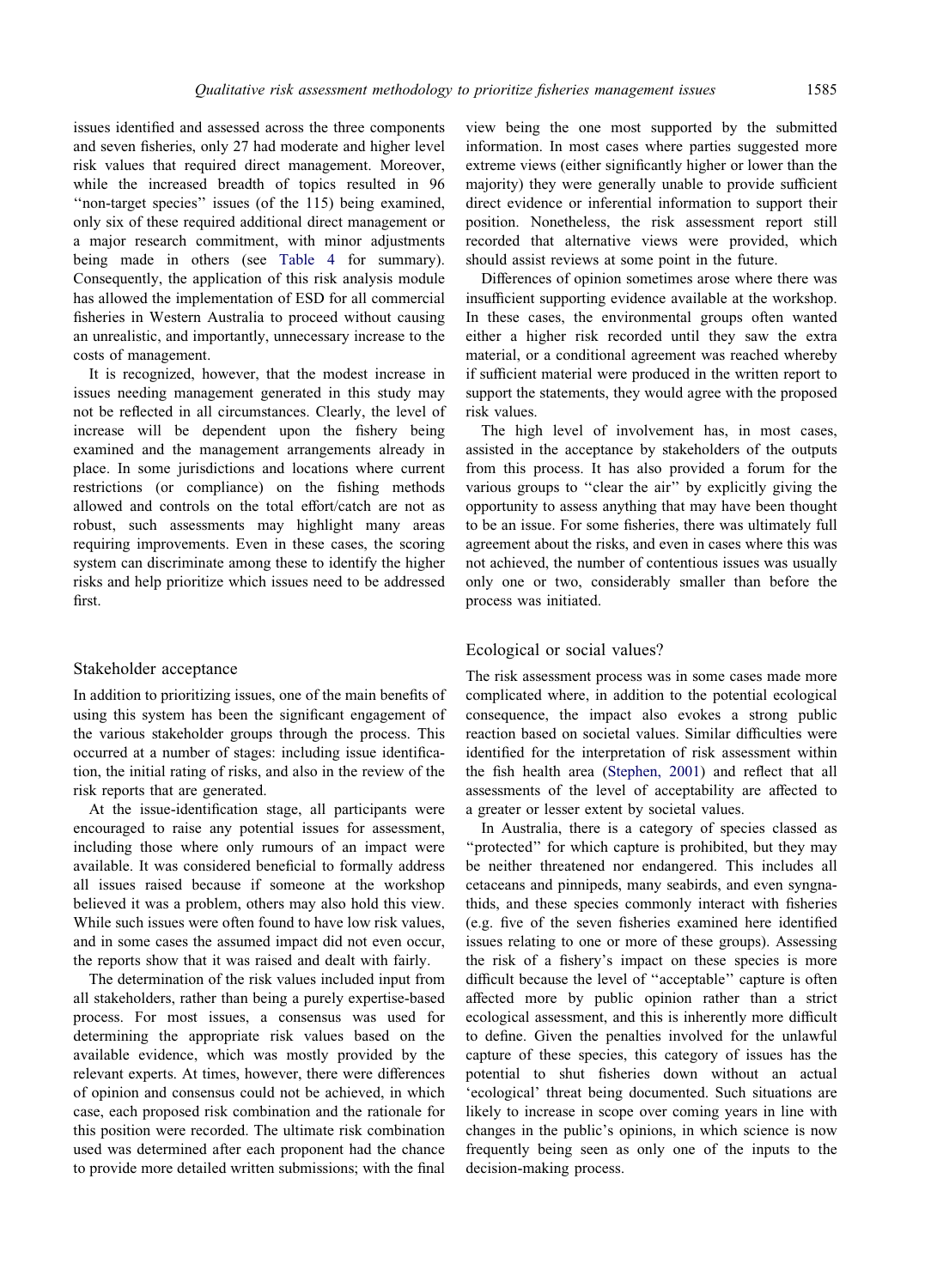<span id="page-10-0"></span>For management purposes, it is important to recognize which type of objective (societal or ecological) is being assessed and, therefore, which consequence scales need to be used (which is why a separate Protected Species table was developed). For example, there is little value using resources to determine the ecological impact from the capture of 'x' number of a protected species by a fishery if the community will not tolerate, for moral reasons alone, that level of capture. In these cases, reducing the levels of capture may be the only option for continued access.

### Levels of data and uncertainty

Many of the assessments outlined in this study were completed with relatively little quantitative data. This is not uncommon. Even fisheries that have significant levels of data for their target species generally have limited information for many of their by-products, bycatches or ecosystem issues ([Whitworth](#page-11-0) et al., 2003). In such circumstances, scientific inference from the literature, and management experiences associated with similar issues and impacts elsewhere, can be used effectively. There are very few issues for which no information is available to make an informed assessment. The key point of the process is to try and ensure that the level of resources applied to the future management and/or monitoring of an issue should be matched with the level of risk (this may include the need to collect more data to reduce the uncertainty  $-$  see below).

The level of uncertainty can be factored into the score combination that is chosen to best reflect this understanding. For example, if there is some uncertainty about the effectiveness of management for a target stock, it is probably more appropriate to score the fishery as possibly having a severe impact (consequence levels of 3 and likelihood levels of 4) rather than expressing it as likely to have only a moderate impact (consequence levels of 2 and likelihood levels of 6). While the risk scores are the same (i.e. 12), the former combination more appropriately reflects the current knowledge of its status.

It is also important to recognize that these techniques may be just the first step in the process. Once an issue is rated as moderate or higher risk, then it requires a more detailed assessment to determine what management, research, and monitoring are necessary. Where the process initiates the collection of more information, more precise, quantitative assessments of risk may be possible. In such cases, these reviews could either confirm the need for direct management, identify that an even greater level of control is needed, or suggest that the initial risk rating was too high and that direct management may not be required. Where greater management controls are needed, this system should help the focus of additional measures to either reduce the potential consequence level resulting from the activity, or reduce the likelihood of the unacceptable consequence occurring, or both.

# Conclusion

The risk assessment techniques outlined in this paper have now been effectively applied to the remainder (a further 20) of WA's export fisheries and also for a number of wild capture fisheries in other jurisdictions (e.g. [Fletcher](#page-11-0) et al., [2003; Zeller, 2005](#page-11-0)). Moreover, this system has also been successfully adapted for use in identifying and assessing the risk of issues associated with the development of management plans for aquaculture (Fletcher et al., 2004).

The key elements for the success of this system are that it is relatively simple to apply and all issues can be assessed, even where minimal data are available. The inclusive nature of the process and the need to fully document outcomes increase both the transparency and discipline of management decision-making, and also the acceptance by stakeholders. Given this success, the use of formal risk assessment techniques have now become regular methods for the development or review of many operational systems, thereby improving the entire fisheries management process in WA.

# Acknowledgements

This work was completed with the assistance of many individuals and groups. This included the Fisheries Research and Development Corporation (FRDC) funded, ESD Reference group, and, particularly, the ESD project team who were responsible for the development of the National ESD framework, of which the risk assessment module was a component. The various WA researchers, managers, fishers, and stakeholder representatives who participated in these workshops and provided the supporting data to justify the various risk scores. Two anonymous reviewers provided extremely useful comments to clarify the descriptions provided in the text. Finally, IRC (Perth, WA) were the consultants who facilitated the first risk assessment workshop, the outcomes of which inspired and assisted in the development of the process presented here. This forms publication number 12 in the ESD Reporting and Assessment Subprogram Series.

# References

- Commonwealth of Australia. 1992. National Strategy for Ecologically Sustainable Development. Australian Government Publishing Service, Commonwealth of Australia, Canberra. 128 pp.
- Commonwealth of Australia. 2001. Guidelines for the Ecologically Sustainable Management of Fisheries. Department of Environment and Heritage, Canberra, Australia. 16 pp.
- Fletcher, W. J., Chesson, J., Fisher, M., Sainsbury, K. J., and Hundloe, T. J. 2004. National ESD Reporting Framework: The 'How To' Guide for Aquaculture. Version 1.1. FRDC, Canberra, Australia. 88 pp.
- Fletcher, W. J., Chesson, J., Fisher, M., Sainsbury, K. J., Hundloe, T., Smith, A. D. M., and Whitworth, B. 2002. National ESD Reporting Framework for Australian Fisheries: The 'How To' Guide for Wild Capture Fisheries. FRDC Project 2000/145, Canberra, Australia. 120 pp.